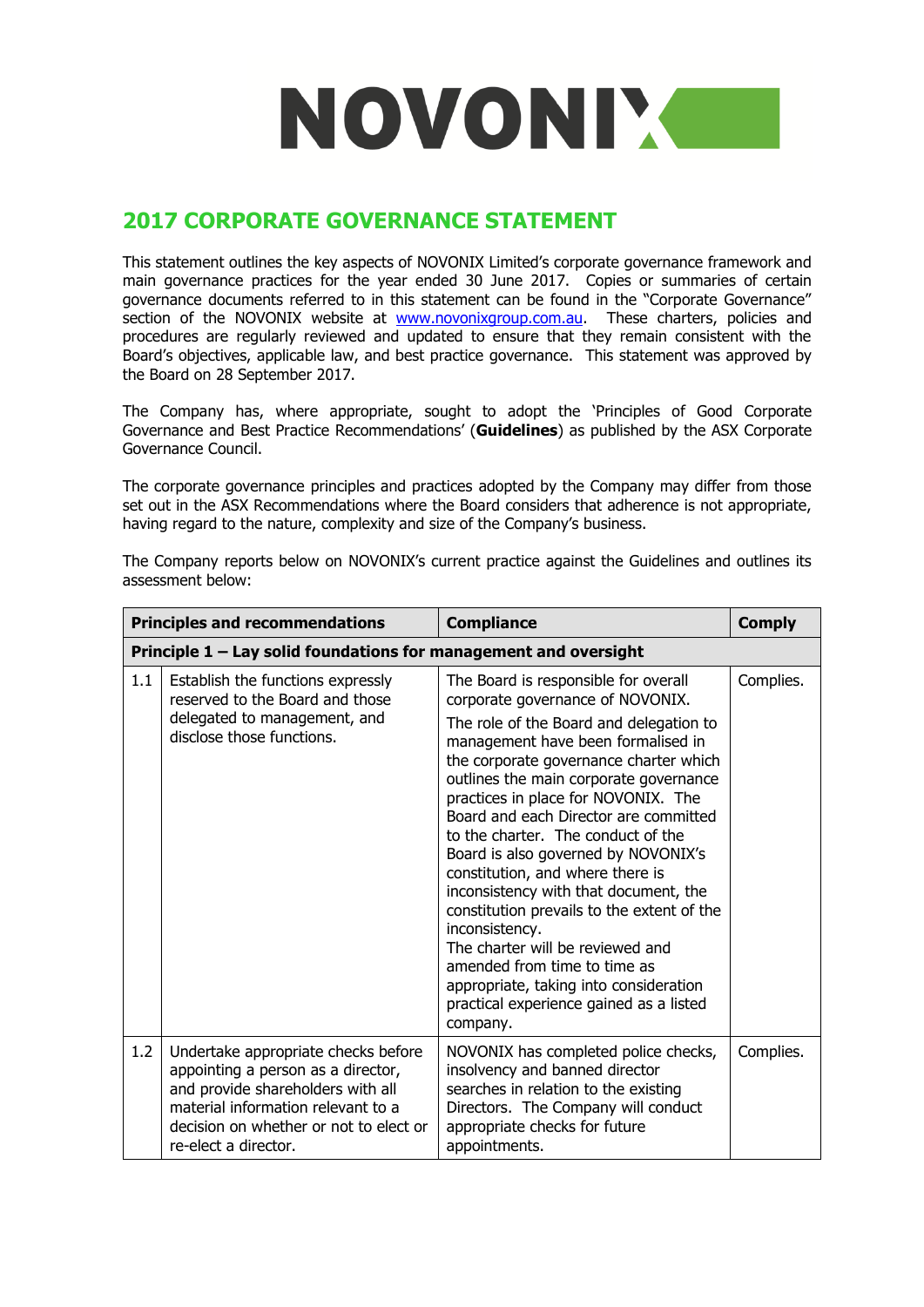| <b>Principles and recommendations</b> |                                                                                                                                                                                                                                                                                                                                                                              | <b>Compliance</b>                                                                                                                                                                                                                                                                                                                                                                                                                                                                    | <b>Comply</b>       |
|---------------------------------------|------------------------------------------------------------------------------------------------------------------------------------------------------------------------------------------------------------------------------------------------------------------------------------------------------------------------------------------------------------------------------|--------------------------------------------------------------------------------------------------------------------------------------------------------------------------------------------------------------------------------------------------------------------------------------------------------------------------------------------------------------------------------------------------------------------------------------------------------------------------------------|---------------------|
| 1.3                                   | Have a written agreement with each<br>director and senior executive setting<br>out the terms of their appointment.                                                                                                                                                                                                                                                           | NOVONIX has entered into written<br>agreements with each Director and<br>senior executive.                                                                                                                                                                                                                                                                                                                                                                                           | Complies.           |
| 1.4                                   | The Company Secretary should be<br>accountable directly to the Board on<br>all matters to do with the proper<br>functioning of the Board.                                                                                                                                                                                                                                    | This is consistent with the charter and<br>corporate structure of NOVONIX. The<br>Company Secretary has a direct<br>relationship with the Board in relation<br>to these matters and operates<br>independently of the executive.                                                                                                                                                                                                                                                      | Complies.           |
| 1.5                                   | Establish a diversity policy and<br>disclose the policy or a summary of<br>that policy. The policy should include<br>requirements for the Board to<br>establish measurable objectives for<br>achieving gender diversity and for the<br>Board to assess annually both the<br>objectives and progress in achieving<br>them, for reporting against in each<br>reporting period. | NOVONIX has not adopted a diversity<br>policy for FY 2017. Given the size and<br>development of NOVONIX, the Board<br>considers it inappropriate to adopt such<br>a policy for FY 2017.<br>In response to the expansion of the<br>business, the Board has adopted a<br>diversity policy for FY 2018 and will<br>report against this in future years.                                                                                                                                 | Does not<br>comply. |
| 1.6                                   | Have a process for periodically<br>evaluating the performance of the<br>Board, its committees and individual<br>directors, and disclose that process<br>and, at the end of each reporting<br>period, whether such performance<br>evaluation was undertaken in that<br>period.                                                                                                | The Board undertakes an evaluation<br>process in September each year to<br>assess its performance. The most<br>recent evaluation was completed in<br>September 2017. Further information<br>about the annual review process is<br>outlined in the Board Charter.                                                                                                                                                                                                                     | Complies.           |
| 1.7                                   | Have a process for periodically<br>evaluating the performance of<br>NOVONIX's senior executives, and<br>disclose that process and, at the end<br>of each reporting period, whether<br>such performance evaluation was<br>undertaken in that period.                                                                                                                          | The Board's broad function is to<br>formulate strategy and set financial<br>targets for NOVONIX, monitor the<br>implementation and execution of<br>strategy and performance against<br>financial targets, appoint and oversee<br>the performance of executive<br>management, and generally take an<br>effective leadership role in relation to<br>NOVONIX.<br>The Board annually assesses the<br>performance of the Managing Director.<br>This review occurred in September<br>2017. | Complies.           |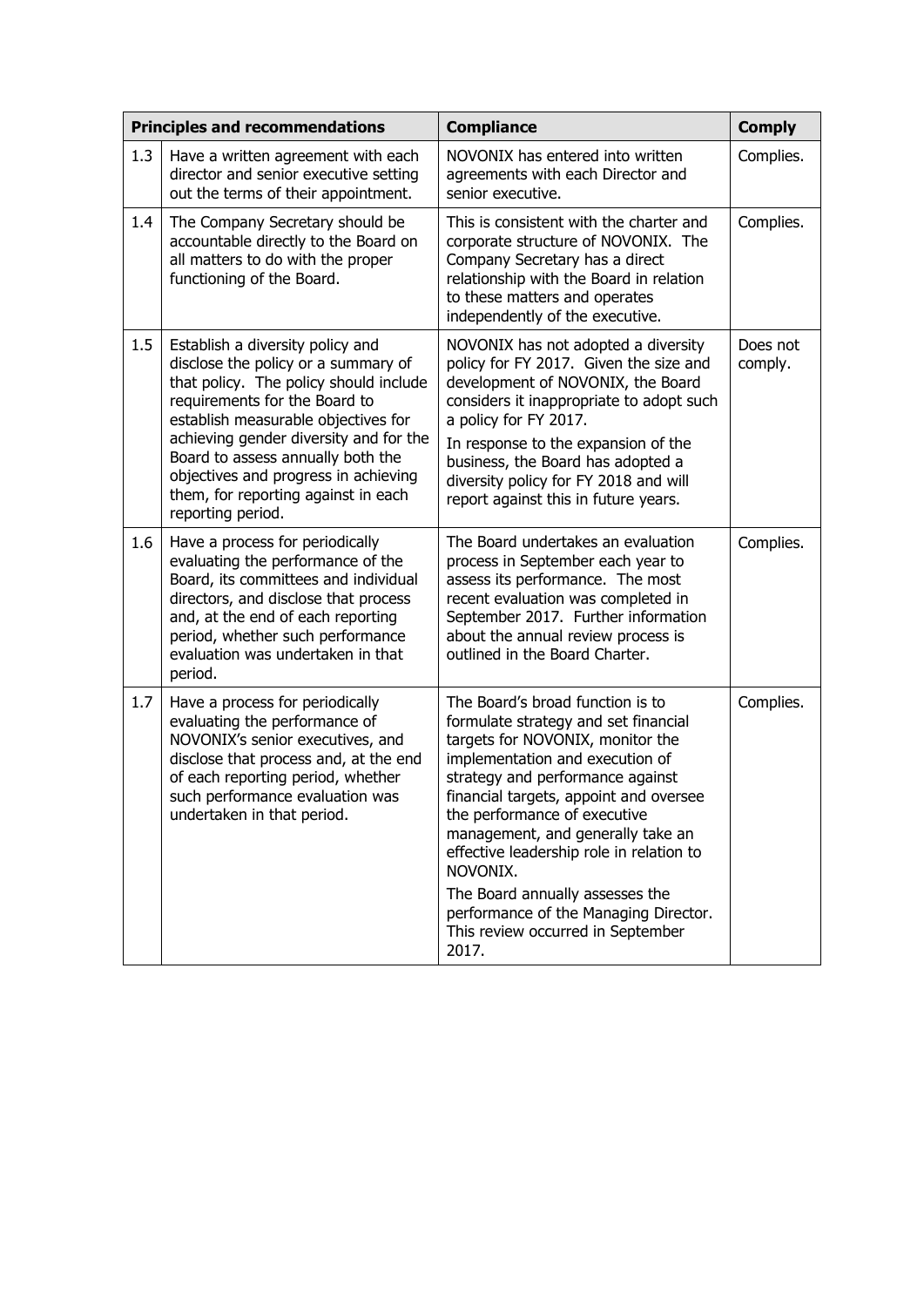| <b>Principles and recommendations</b>          |                                                                                                                                                                                                                                                                                            | <b>Compliance</b>                                                                                                                                                                                                                                                                                                                                      | <b>Comply</b>       |
|------------------------------------------------|--------------------------------------------------------------------------------------------------------------------------------------------------------------------------------------------------------------------------------------------------------------------------------------------|--------------------------------------------------------------------------------------------------------------------------------------------------------------------------------------------------------------------------------------------------------------------------------------------------------------------------------------------------------|---------------------|
| Principle 2 - Structure the Board to add value |                                                                                                                                                                                                                                                                                            |                                                                                                                                                                                                                                                                                                                                                        |                     |
| 2.1                                            | NOVONIX should have a nomination<br>committee, which has at least three<br>members, a majority of independent<br>directors and is chaired by an<br>independent director.<br>The functions and operations of the<br>nomination committee should be<br>disclosed.                            | NOVONIX has not established a<br>nomination committee. Given that size<br>and development of NOVONIX, such a<br>policy is not considered necessary. The<br>Board will consider establishing a<br>nomination committee as NOVONIX's<br>operations grow.                                                                                                 | Does not<br>comply. |
| 2.2                                            | Have and disclose a Board skills<br>matrix, setting out what the Board is<br>looking to achieve in its membership.                                                                                                                                                                         | NOVONIX did not comply during<br>FY2017 however since year end the<br>Board has developed a board skills<br>matrix.                                                                                                                                                                                                                                    | Does not<br>comply. |
| 2.3                                            | Disclose the names of the directors<br>that the Board considers to be<br>independent directors, and an<br>explanation of why the Board is of<br>that opinion if a factor that impacts<br>on independence applies to a<br>director, and disclose the length of<br>service of each director. | Mr Bellas is not considered independent<br>given his substantial holding in<br>NOVONIX (over 5%).<br>Mr Baynton and Mr St Baker are not<br>considered independent because each<br>is an executive and substantial<br>Shareholder.<br>Mr Cooper is not considered<br>independent as he represents Exco<br>Resources Limited shareholding in<br>NOVONIX. | Complies.           |
| 2.4                                            | A majority of the Board should be<br>independent directors.                                                                                                                                                                                                                                | For FY17 NOVONIX had a four member<br>Board, none of whom are independent.<br>The Board considers that the size and<br>scope of NOVONIX's activities does not<br>justify the additional cost of appointing<br>two additional independent directors at<br>this stage.                                                                                   | Does not<br>comply. |
| $2.5\,$                                        | The chairman of the Board should be<br>an independent director and should<br>not be the CEO.                                                                                                                                                                                               | The Chairman, Mr Bellas, is a non-<br>executive Director, but he is not<br>considered independent.                                                                                                                                                                                                                                                     | Does not<br>comply. |
| 2.6                                            | There should be a program for<br>inducting new directors and providing<br>appropriate professional development<br>opportunities for directors to develop<br>and maintain the skills and<br>knowledge needed to perform their<br>role as a director effectively.                            | This is consistent with the corporate<br>governance charter and processes<br>implemented by NOVONIX.                                                                                                                                                                                                                                                   | Complies.           |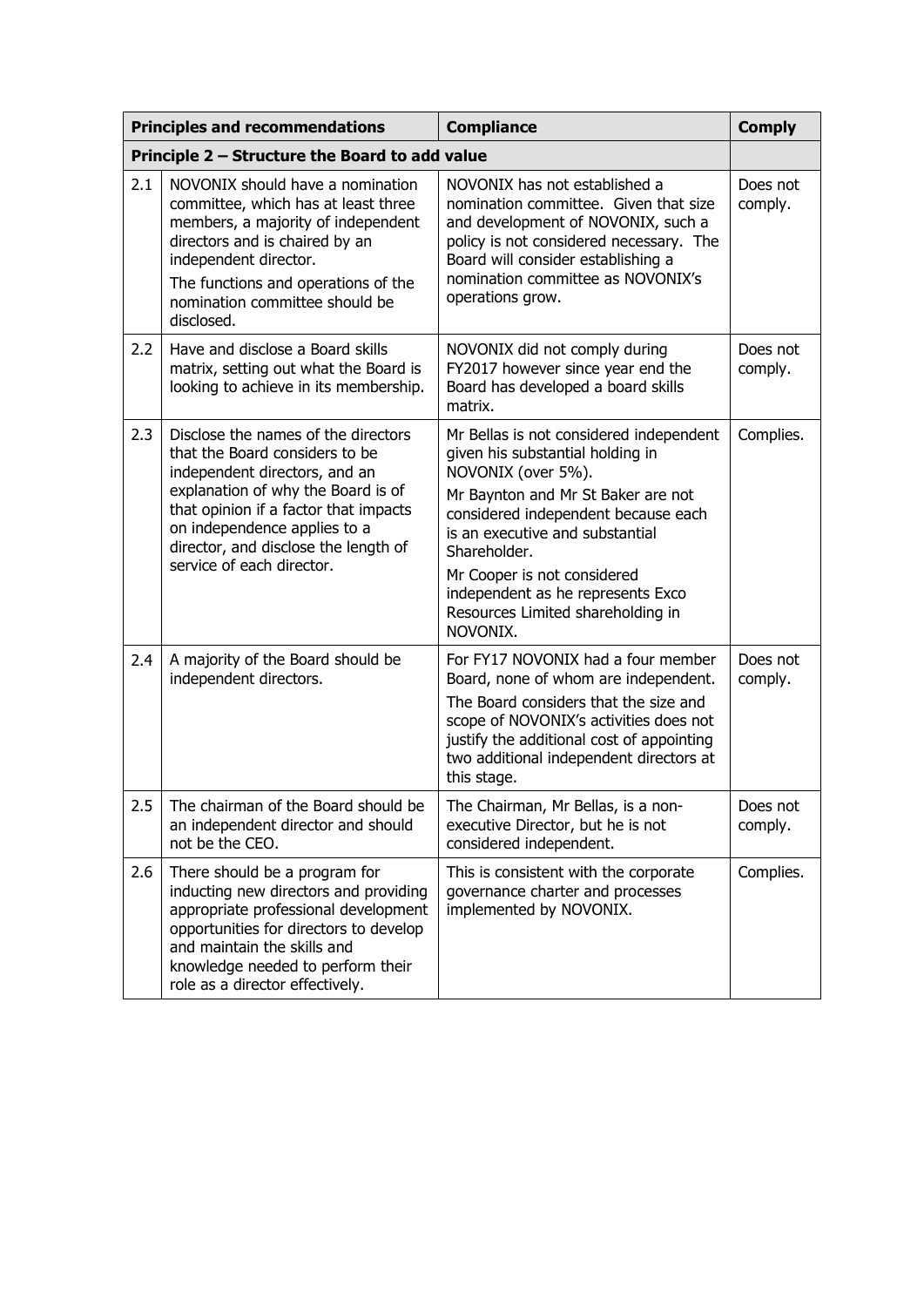| <b>Principles and</b><br>recommendations |                                                                                                                                                                                                                                                                                                                                                                                                                                                                                                                                      | <b>Compliance</b>                                                                                                                                                                                                                                                 | <b>Comply</b>    |
|------------------------------------------|--------------------------------------------------------------------------------------------------------------------------------------------------------------------------------------------------------------------------------------------------------------------------------------------------------------------------------------------------------------------------------------------------------------------------------------------------------------------------------------------------------------------------------------|-------------------------------------------------------------------------------------------------------------------------------------------------------------------------------------------------------------------------------------------------------------------|------------------|
|                                          | Principle 3 - Act ethically and responsibly                                                                                                                                                                                                                                                                                                                                                                                                                                                                                          |                                                                                                                                                                                                                                                                   |                  |
| 3.1                                      | Have a code of conduct for<br>the Board, senior executives<br>and employees, and disclose<br>that code or a summary of<br>that code.                                                                                                                                                                                                                                                                                                                                                                                                 | NOVONIX has adopted a code of<br>conduct, which sets out a<br>framework to enable Directors to<br>achieve the highest possible<br>standards in the discharge of their<br>duties and to give a clear<br>understanding of best practice in<br>corporate governance. | Complies.        |
|                                          | Principle 4 - Safeguard integrity in corporate reporting                                                                                                                                                                                                                                                                                                                                                                                                                                                                             |                                                                                                                                                                                                                                                                   |                  |
| 4.1                                      | The Company should have an<br>audit committee, which<br>consists of only non-executive<br>directors, a majority of<br>independent directors, is<br>chaired by an independent<br>chairman who is not chairman<br>of the Board, and has at least<br>three members.<br>The functions and operations<br>of the audit committee should<br>be disclosed.                                                                                                                                                                                   | NOVONIX has an audit committee<br>of three - Mr Cooper, Mr Bellas<br>and Mr Baynton.<br>The size and scope of NOVONIX's<br>activities does not justify the cost<br>of appointing independent<br>directors at this stage.                                          | Does not comply. |
| 4.2                                      | The Board should, before<br>approving financial statements<br>for a financial period, receive<br>a declaration from the CEO<br>and CFO that, in their opinion,<br>the financial records have<br>been properly maintained and<br>that the financial statements<br>comply with the appropriate<br>accounting standards and give<br>a true and fair view of the<br>financial position and<br>performance of NOVONIX,<br>formed on the basis of a<br>sound system of risk<br>management and internal<br>controls, operating effectively. | This is consistent with the<br>approach to be adopted by the<br>audit committee and Board.                                                                                                                                                                        | Complies.        |
| 4.3                                      | NOVONIX's auditor should<br>attend the AGM and be<br>available to answer questions<br>from security holders relevant<br>to the audit.                                                                                                                                                                                                                                                                                                                                                                                                | NOVONIX's auditor will be<br>requested to attend the AGM and<br>Shareholders will be entitled to<br>ask questions in accordance with<br>the Corporations Act and these<br>Guidelines.                                                                             | Complies.        |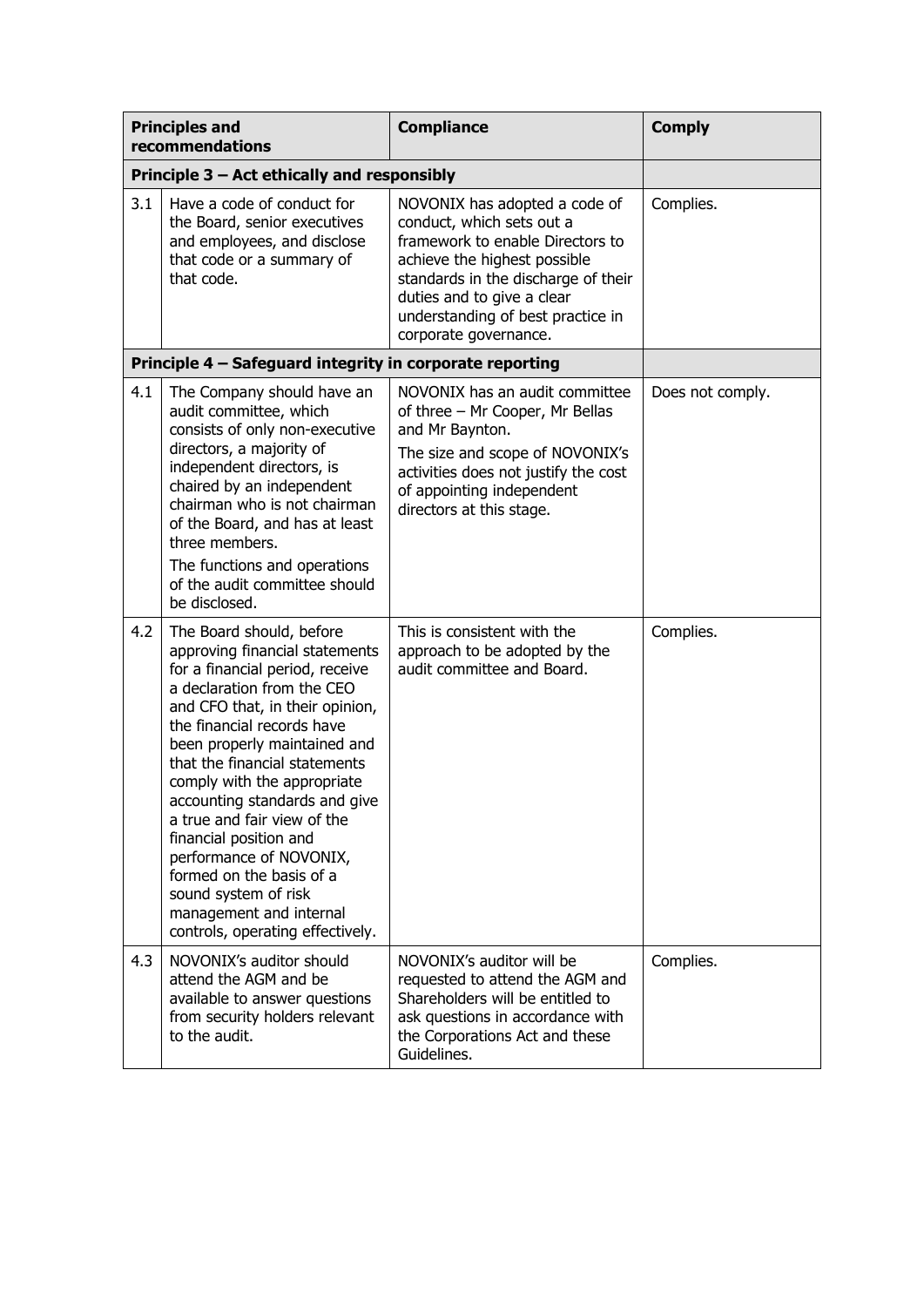| <b>Principles and</b><br>recommendations |                                                                                                                                                                | <b>Compliance</b>                                                                                                                                                                                                                                                                                                                                                                                            | <b>Comply</b>    |
|------------------------------------------|----------------------------------------------------------------------------------------------------------------------------------------------------------------|--------------------------------------------------------------------------------------------------------------------------------------------------------------------------------------------------------------------------------------------------------------------------------------------------------------------------------------------------------------------------------------------------------------|------------------|
|                                          | Principle 5 - Make timely and balanced disclosure                                                                                                              |                                                                                                                                                                                                                                                                                                                                                                                                              |                  |
| 5.1                                      | Have a written policy for<br>complying with continuous<br>disclosure obligations under<br>the Listing Rules, and disclose<br>that policy or a summary of it.   | NOVONIX has a written<br>continuous disclosure policy which<br>is designed to ensure that all<br>material matters are appropriately<br>disclosed in a balanced and timely<br>manner and in accordance with<br>the requirements of the ASX<br>Listing Rules.                                                                                                                                                  | Complies.        |
|                                          | Principle 6 - Respect the rights of security holders                                                                                                           |                                                                                                                                                                                                                                                                                                                                                                                                              |                  |
| 6.1                                      | Provide information about<br>NOVONIX and its governance<br>to investors via its website.                                                                       | The corporate governance charter<br>and other applicable policies are<br>available on NOVONIX's website.                                                                                                                                                                                                                                                                                                     | Complies.        |
| 6.2                                      | Design and implement an<br>investor relations program to<br>facilitate effective two-way<br>communication with investors.                                      | NOVONIX aims to ensure that all<br>Shareholders are well informed of<br>all major developments affecting<br>NOVONIX and that the full<br>participation by Shareholders at<br>the Company's AGM is facilitated.<br>In the opinion of the Board, these<br>objectives can be achieved<br>without a formal policy.                                                                                               | Does not comply. |
| 6.3                                      | Disclose the policies and<br>processes in place to facilitate<br>and encourage participation at<br>meetings of security holders.                               | NOVONIX intends to facilitate<br>effective participation in the AGM,<br>as well as the ability to submit<br>written questions ahead of the<br>AGM. NOVONIX intends to adopt<br>appropriate technologies to<br>facilitate the effective<br>communication and conduct of<br>general meetings.<br>In the opinion of the Board, these<br>objectives can be achieved<br>without formal policies or<br>procedures. | Does not comply. |
| 6.4                                      | Give security holders the<br>option to receive<br>communications from, and<br>send communications to, the<br>Company and its share<br>registry electronically. | NOVONIX has instructed its share<br>registry to facilitate this option for<br>investors, as well as future<br>shareholders at appropriate times.                                                                                                                                                                                                                                                             | Complies.        |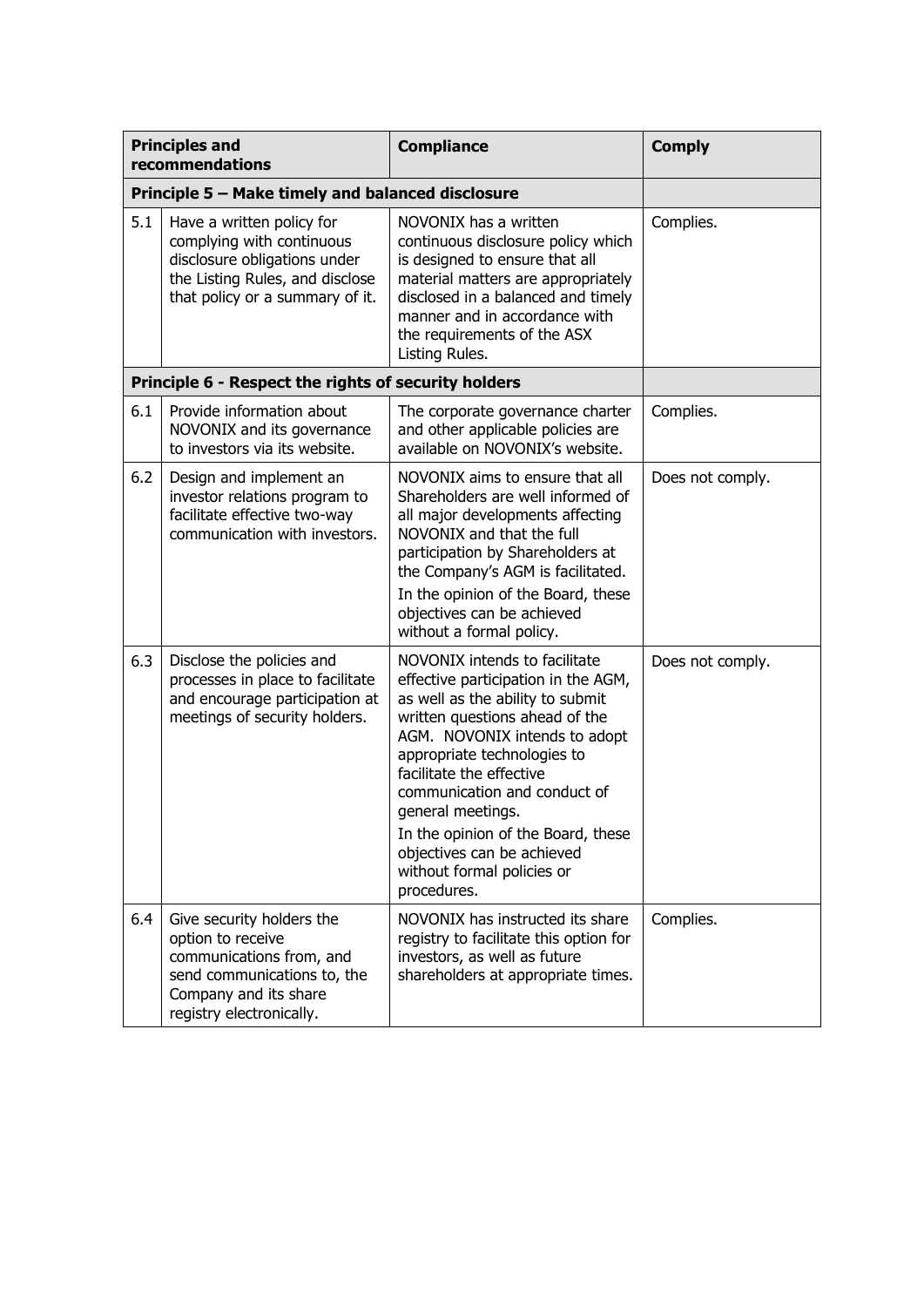| <b>Principles and</b><br>recommendations |                                                                                                                                                                                                                                                                                                                                                                 | <b>Compliance</b>                                                                                                                                                                                                                                                                                                                                                                                                                                                                                                   | <b>Comply</b>    |
|------------------------------------------|-----------------------------------------------------------------------------------------------------------------------------------------------------------------------------------------------------------------------------------------------------------------------------------------------------------------------------------------------------------------|---------------------------------------------------------------------------------------------------------------------------------------------------------------------------------------------------------------------------------------------------------------------------------------------------------------------------------------------------------------------------------------------------------------------------------------------------------------------------------------------------------------------|------------------|
| Principle 7 - Recognise and manage risk  |                                                                                                                                                                                                                                                                                                                                                                 |                                                                                                                                                                                                                                                                                                                                                                                                                                                                                                                     |                  |
| 7.1                                      | The Board should have a risk<br>committee which is structured<br>so that it consists of a<br>majority of independent<br>directors, is chaired by an<br>independent director, and has<br>at least three members.<br>The functions and operations<br>of the risk committee should<br>be disclosed.                                                                | NOVONIX has a combined audit<br>and risk management committee.<br>See above for independent status<br>of the committee members.<br>The functions and operations of<br>the committee are established<br>under the charter.<br>The size and scope of NOVONIX's<br>activities does not justify the cost<br>of appointing independent<br>directors at this stage.                                                                                                                                                       | Does not comply. |
| 7.2                                      | The Board or a committee of<br>the Board should review the<br>entity's risk management<br>framework with management<br>at least annually to satisfy<br>itself that it continues to be<br>sound, and disclose, in<br>relation to each reporting<br>period, whether such a review<br>has taken place.                                                             | A review of material business risks<br>has been conducted in the current<br>period, which concluded that<br>controls over risk management<br>processes were adequate and<br>effective.                                                                                                                                                                                                                                                                                                                              | Complies.        |
| 7.3                                      | Disclose if NOVONIX has an<br>internal audit function, how<br>the function is structured and<br>what role it performs, or if it<br>does not have an internal<br>audit function, that fact and<br>the processes NOVONIX<br>employs for evaluating and<br>continually improving the<br>effectiveness of its risk<br>management and internal<br>control processes. | Due to NOVONIX's limited number<br>of employees and relative nature<br>and scale of its operations, the<br>costs of an independent internal<br>audit function would be<br>disproportionate to the risk it<br>seeks to mitigate. NOVONIX has<br>an external auditor and the audit<br>and risk management committee<br>will monitor and evaluate material<br>or systemic issues.<br>The Board believes it and the<br>audit and risk management<br>committee have adequate<br>oversight of the existing<br>operations. | Does not comply. |
| 7.4                                      | Disclose whether NOVONIX<br>has any material exposure to<br>economic, environmental and<br>social sustainability risks and,<br>if so, how it manages those<br>risks.                                                                                                                                                                                            | NOVONIX has economic,<br>environmental and social<br>sustainability exposures typical for<br>a mineral exploration and<br>development company operating<br>in a remote regional area. The<br>Board has established a Health,<br>Safety, Environment and<br>Sustainability Policy that sets out<br>the objectives and expectations<br>for NOVONIX to appropriately<br>manage those risks.                                                                                                                            | Complies.        |